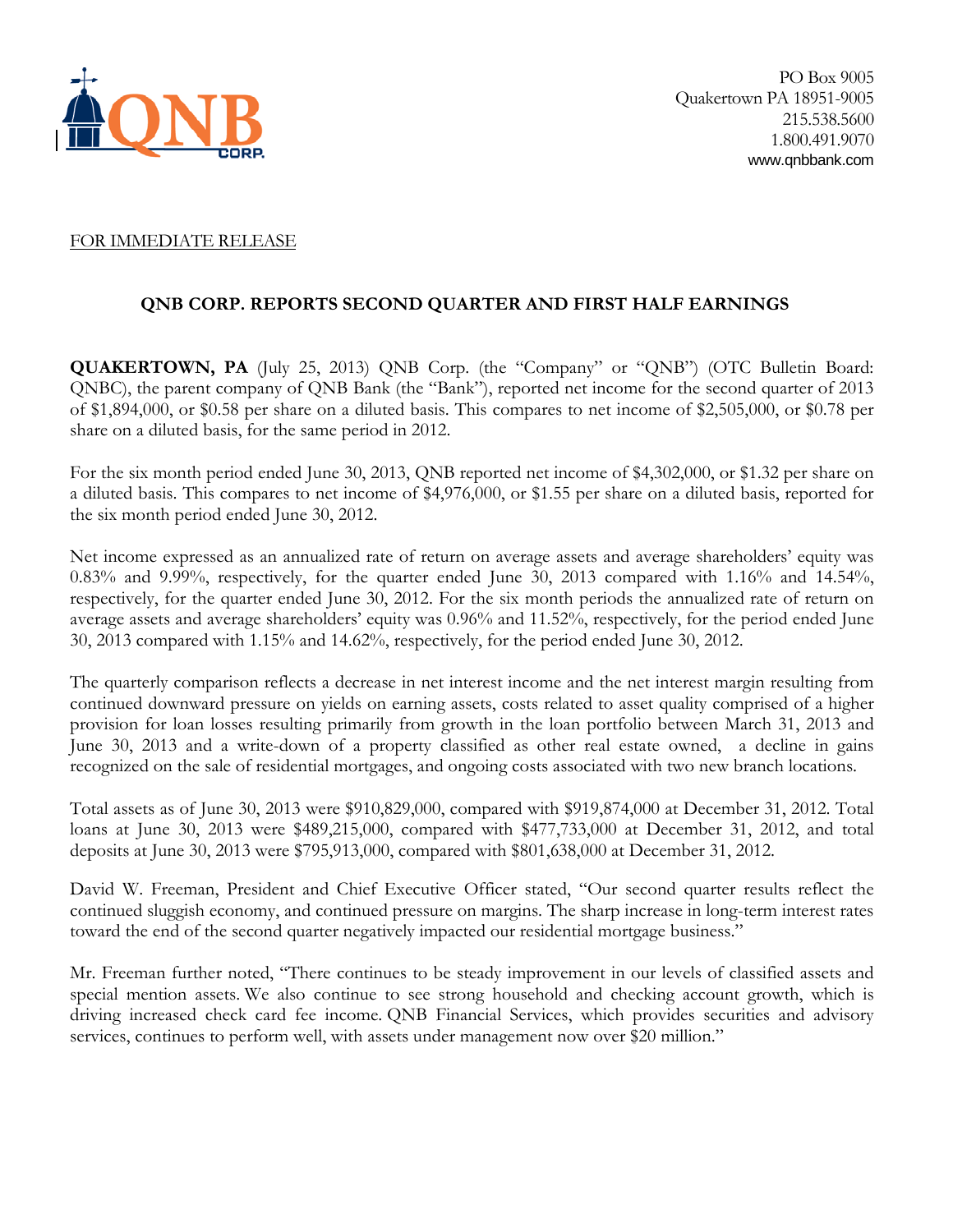### **Net Interest Income and Net Interest Margin**

Net interest income for the quarter ended June 30, 2013 totaled \$6,336,000, a decrease of \$440,000, or 6.5%, over the same period in 2012. On a linked quarter basis, net interest income increased \$3,000 from the \$6,333,000 reported for the first quarter of 2013. Average earning assets for the second quarter of 2013 were \$877,849,000, an increase of \$36,288,000, or 4.3%, from the second quarter of 2012, with average investment securities increasing \$39,988,000, or 11.6%, and average loans increasing \$2,511,000, or 0.5%, over the same period. On the funding side, average deposits increased \$27,435,000, or 3.6%, to \$797,661,000 for the second quarter of 2013 with growth occurring in average non-interest and interest-bearing checking accounts, municipal deposits and savings accounts.

The prolonged low interest rate environment has continued to exert pressure on asset yields and the net interest margin as longer term assets reprice to lower interest rate levels while funding costs are near their implied floors. In addition, the change in the mix of earning assets with investment securities representing a larger proportion of earning assets has also impacted the average yield on earning assets and the net interest margin. The net interest margin for the second quarter of 2013 was 3.12% compared to 3.49% for the second quarter of 2012 and 3.17% for the first quarter of 2013. The average rate earned on earning assets declined 57 basis points from 4.28% for the second quarter of 2012 to 3.71% for the second quarter of 2013. When comparing the change in the yield on earning assets between the two second quarter periods, loans and investment securities declined from 5.29% and 3.03%, respectively, for the second quarter of 2012 to 4.76% and 2.47%, respectively, for the second quarter of 2013, a decline of 53 basis points and 56 basis points, respectively. In comparison, the cost of interest-bearing liabilities declined 22 basis points from 0.90% to 0.68% over the same time periods. The interest rate paid on interest-bearing deposits declined by 21 basis points to 0.66% for the second quarter of 2013 compared to the second quarter of 2012.

# **Asset Quality, Provision for Loan Loss and Allowance for Loan Loss**

QNB closely monitors the quality of its loan portfolio and considers many factors when performing a quarterly analysis of the appropriateness of the allowance for loan losses and calculating the required provision for loan losses. This analysis considers a number of relevant factors including: specific impairment reserves, historical loan loss experience, general economic conditions, levels of and trends in delinquent and non-performing loans, levels of classified loans, trends in the growth rate of loans and concentrations of credit.

QNB recorded a provision for loan losses of \$100,000 in the second quarter of 2013. There was no provision for loan losses in either the first quarter of 2013 or the second quarter of 2012. For the six month periods ended June 30, 2013 and 2012 the provision for loan losses was \$100,000 and \$300,000, respectively. Net loan chargeoffs were \$20,000 for the second quarter of 2013, or 0.02% annualized of total average loans, compared with net recoveries of \$12,000 for the second quarter of 2012, or -0.01% annualized of total average loans. For the six month periods ended June 30, 2013 and 2012 net loan charge-offs were \$441,000, or 0.19% annualized, and \$73,000, or 0.03% annualized, respectively.

QNB's allowance for loan losses of \$9,431,000 represents 1.92% of total loans at June 30, 2013 compared to an allowance for loan losses of \$9,772,000, or 2.05% of total loans, at December 31, 2012 and \$9,467,000, or 1.92% of total loans, at June 30, 2012.

Asset quality has stabilized over the past several quarters with the reduction in the level of non-accrual loans being offset by an increase in restructured loans. Total non-performing assets were \$25,191,000 at June 30, 2013 compared with \$24,273,000 at December 31, 2012 and \$23,990,000 at June 30, 2012. Included in this classification are non-performing loans, non-accrual pooled trust preferred securities, other real estate owned (OREO) and repossessed assets. Total non-performing loans, which represent loans on non-accrual status, loans past due more than 90 days and still accruing interest and troubled debt restructured loans were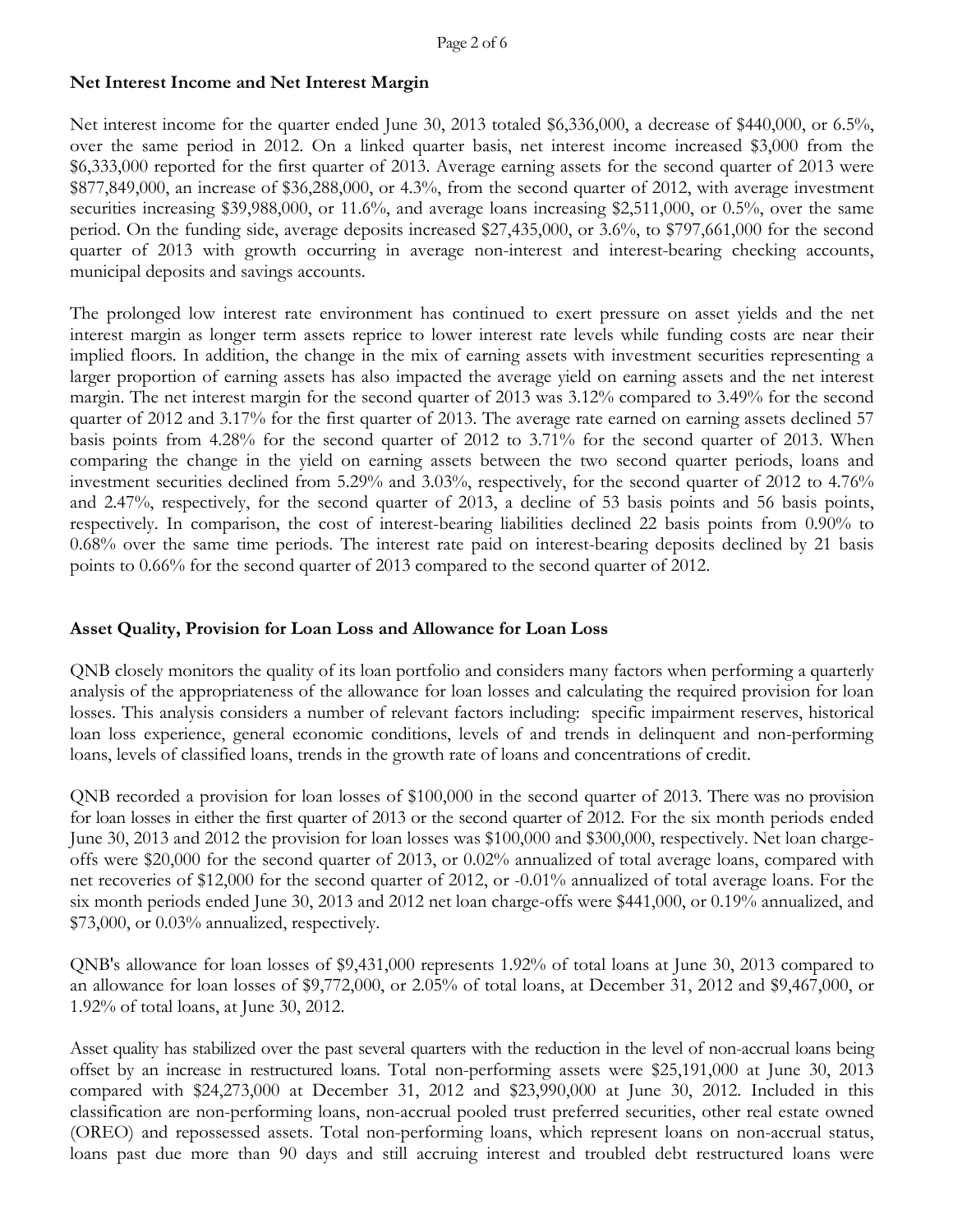#### Page 3 of 6

\$22,037,000, or 4.49% of total loans, at June 30, 2013 compared with \$21,150,000, or 4.41% of total loans, at December 31, 2012 and \$20,824,000, or 4.23% of total loans, at June 30, 2012. Loans on non-accrual status were \$17,301,000 at June 30, 2013 compared with \$18,572,000 at December 31, 2012 and \$16,264,000 at June 30, 2012. In cases where there is a collateral shortfall on non-accrual loans, specific impairment reserves have been established based on updated collateral values even if the borrower continues to pay in accordance with the terms of the agreement. Of the total amount of non-accrual loans at June 30, 2013, \$11,394,000, or approximately 66% of the loans classified as non-accrual, are current or past due less than 30 days as of the end of the quarter. While total non-performing loans have increased when comparing the second quarter of 2013 with the same quarter of the prior year, loans classified as substandard or doubtful, which includes nonperforming loans, continues to improve. At June 30, 2013 substandard or doubtful loans totaled \$42,322,000, a reduction of \$8,554,000 from the \$50,876,000 reported as of June 30, 2012.

QNB had other real estate owned and other repossessed assets of \$1,063,000 as of June 30, 2013 compared with \$1,161,000 at December 31, 2012 and \$1,151,000 at June 30, 2012. Non-accrual pooled trust preferred securities are carried at fair value which was \$2,091,000, \$1,962,000, and \$2,015,000 at June 30, 2013, December 31, 2012 and June 30, 2012, respectively. The increase in the balance of non-accrual pooled trust preferred securities reflects an improvement in the fair value of these securities and not the purchase of additional securities.

#### **Non-Interest Income**

Total non-interest income was \$1,239,000 for the second quarter of 2013, a decrease of \$87,000 compared with the same period in 2012. Net gains on the sale of residential mortgage loans for the second quarter of 2013 was \$133,000 less than the second quarter of the prior year. During the second quarter of 2013 mortgage interest rates increased significantly in reaction to the possible tapering of the purchase of mortgage-backed securities by the Federal Reserve Bank. This resulted in a slowdown of mortgage refinancing activity as well as losses on loans with fixed interest rates that were originated but not yet sold. A \$38,000 charge was taken to reflect the fair market value of these loans that were held-for-sale at the end of June. Net gains on investment securities accounts for \$48,000 of the total decrease in non-interest income compared to the second quarter of 2012. QNB recorded \$93,000 of net gains on investment securities during the second quarter of 2013, which included a \$43,000 other-than-temporary impairment charge recorded on an equity security. This compares to net gains of \$141,000 recognized in the second quarter of 2012.

Positively impacting non-interest income was higher mutual fund and annuity income and mortgage servicing income. During the fourth quarter of 2012, QNB changed vendors related to the mutual fund and annuity income and now provides securities and advisory services under the name of QNB Financial Services through Investment Professionals, Inc., a registered Broker/Dealer and Registered Investment Advisor. There has been a significant increase in revenue as a result of the change, contributing an additional \$112,000 to the quarter. Mortgage servicing fees were \$36,000 higher quarter over quarter primarily related to a small reversal of a portion of the valuation allowance related to the fair value of mortgage servicing rights as calculated by an independent third-party in 2013. A \$32,000 valuation allowance was required in the second quarter of 2012. Fees for services to customers, primarily overdraft charges, contributed an additional \$24,000 to the second quarter of 2013 when compared to the same period in prior year.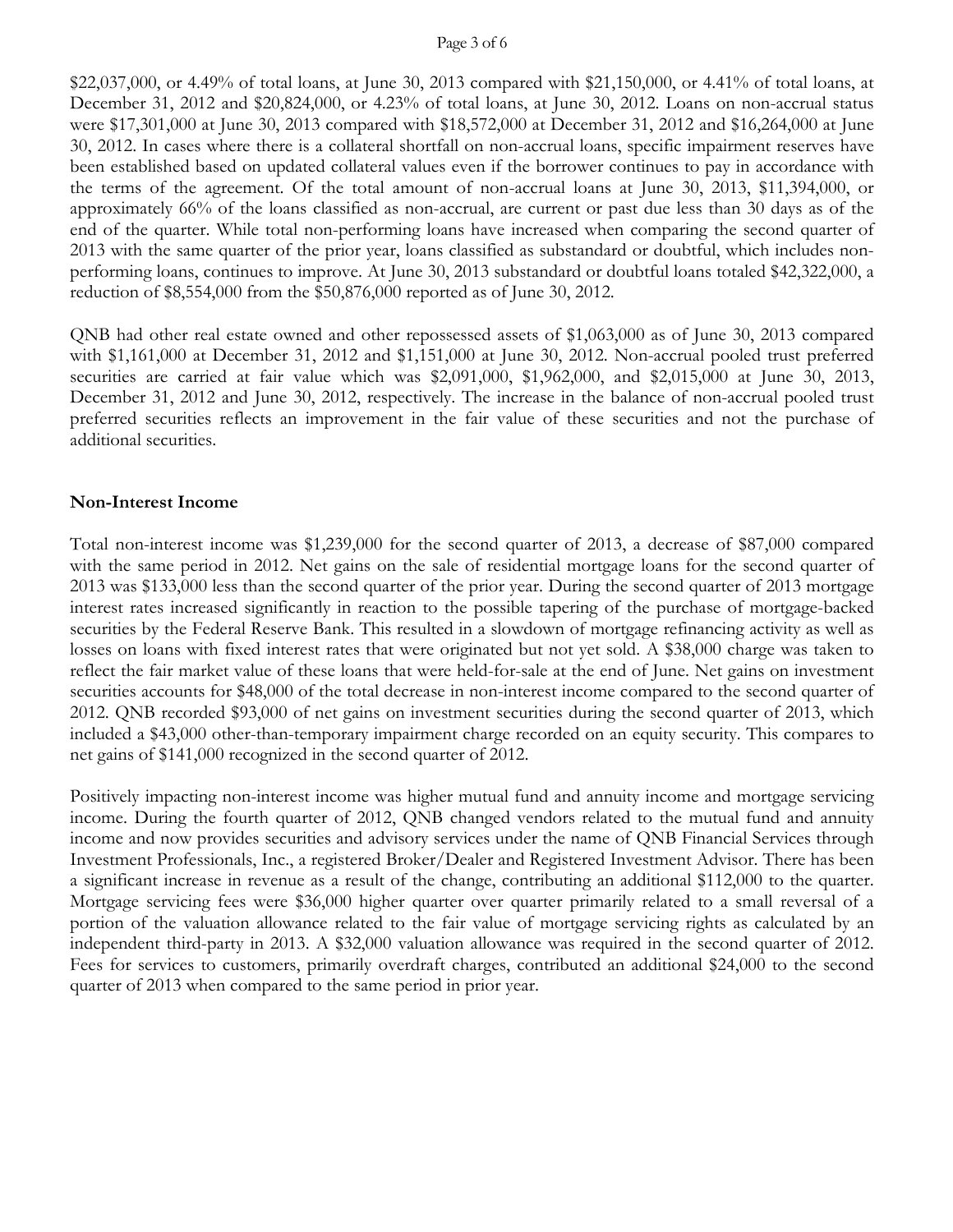### **Non-Interest Expense**

Total non-interest expense was \$5,091,000 for the second quarter of 2013, an increase of \$263,000, or 5.4%, compared to \$4,828,000 for the second quarter of 2012. Salaries and benefits expense increased \$125,000, or 4.9%, when comparing the two quarters due to an additional eleven full-time equivalent employees. The increase in employees was primarily related to the opening of two new branch locations in the first quarter of 2013 as well as two additional employees related to QNB Financial Services. The second quarter of 2012 included an accrual for incentive compensation of \$187,000. Net occupancy as well as furniture and fixtures expense increased \$62,000, or 8.1%. The majority of this increase relates to the two new locations as well as an increase in equipment maintenance costs.

### **About the Company**

QNB Corp. is the holding company for QNB Bank, which is headquartered in Quakertown, Pennsylvania. QNB Bank currently operates eleven branches in Bucks, Montgomery and Lehigh Counties and offers commercial and retail banking services in the communities it serves. In addition, the Company provides securities and advisory services under the name of QNB Financial Services through Investment Professionals, Inc., a registered Broker/Dealer and Registered Investment Advisor, and title insurance as a member of Laurel Abstract Company LLC. More information about QNB Corp and QNB Bank is available at www.qnbbank.com.

#### **Forward Looking Statement**

This press release may contain forward-looking statements as defined in the Private Securities Litigation Act of 1995. Actual results and trends could differ materially from those set forth in such statements due to various factors. Such factors include the possibility that increased demand or prices for the Company's financial services and products may not occur, changing economic and competitive conditions, technological developments, and other risks and uncertainties, including those detailed in the Company's filings with the Securities and Exchange Commission, including "Item lA. Risk Factors," set forth in the Company's Annual Report on Form 10-K for the fiscal year ended December 31, 2012. You should not place undue reliance on any forward-looking statements. These statements speak only as of the date of this press release, even if subsequently made available by the Company on its website or otherwise. The Company undertakes no obligation to update or revise these statements to reflect events or circumstances occurring after the date of this press release.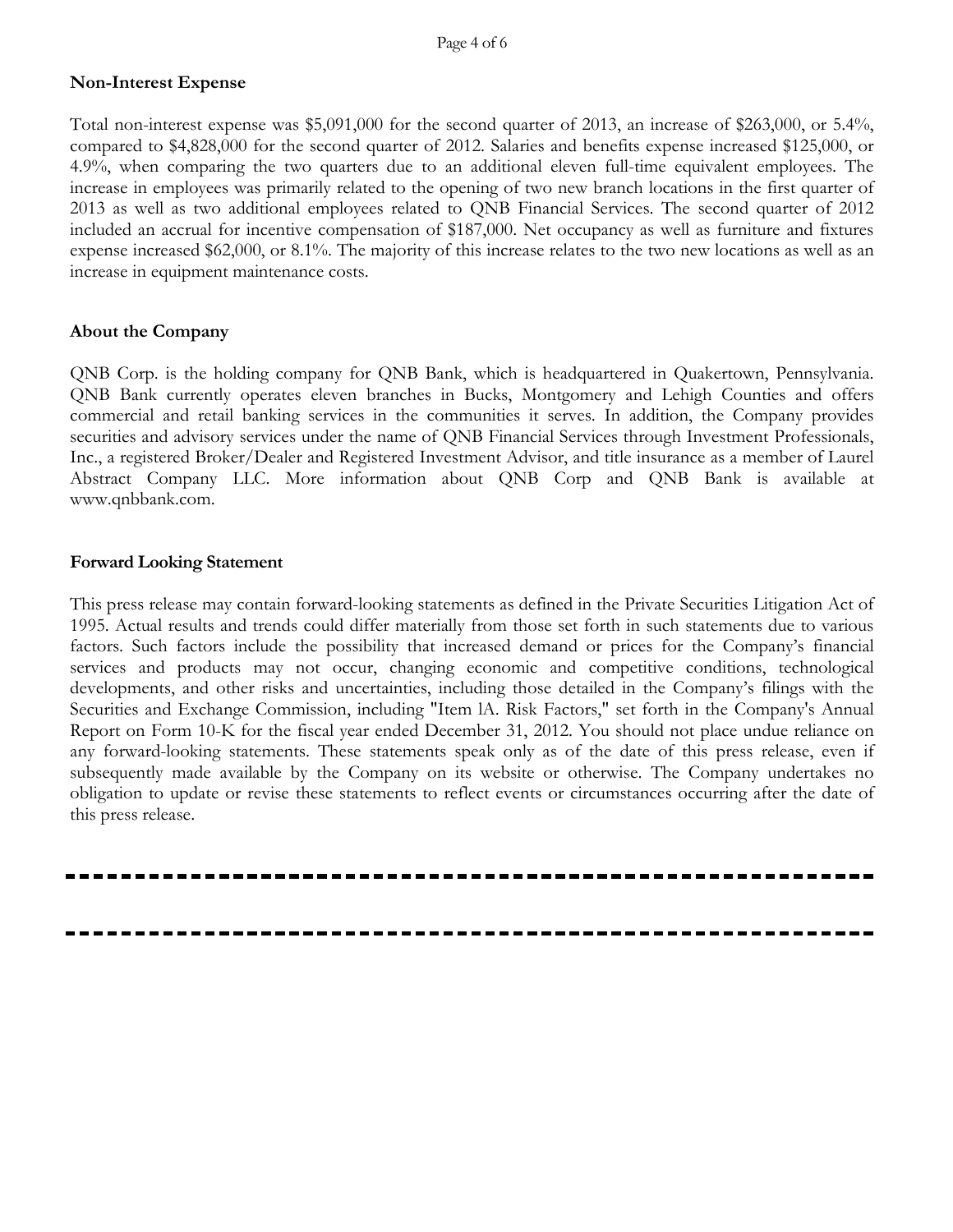# Page 5 of 6

# **QNB Corp. Consolidated Selected Financial Data (unaudited)**

# **(Dollars in thousands)**

| <b>Balance Sheet (Period End)</b>                 | 6/30/13      | 3/31/13      | 12/31/12               | 9/30/12      | 6/30/12      |  |  |
|---------------------------------------------------|--------------|--------------|------------------------|--------------|--------------|--|--|
| Assets                                            | \$910,829    | \$918,780    | \$919,874              | \$934,110    | \$890,136    |  |  |
| Investment securities (AFS & HTM)                 | 380,510      | 398,447      | 401,648                | 425,361      | 359,081      |  |  |
| Loans receivable                                  | 489,215      | 477,402      | 477,733                | 477,987      | 491,263      |  |  |
| Allowance for loan losses                         | (9, 431)     | (9,351)      | (9,772)                | (9,717)      | (9, 467)     |  |  |
| Net loans                                         | 479,784      | 468,051      | 467,961                | 468,270      | 481,796      |  |  |
| Deposits                                          | 795,913      | 799,814      | 801,638                | 817,198      | 781,007      |  |  |
| Demand, non-interest bearing                      | 74,682       | 72,140       | 73,685                 | 67,485       | 69,856       |  |  |
| Interest-bearing demand, money market and savings | 468,058      | 461,772      | 458,719                | 471,080      | 426,154      |  |  |
| Time                                              | 253,173      | 265,902      | 269,234                | 278,633      | 284,997      |  |  |
| Short-term borrowings                             | 32,851       | 28,873       | 32,488                 | 31,925       | 26,570       |  |  |
| Long-term debt                                    | 5,282        | 5,285        | 5,287                  | 5,290        | 5,293        |  |  |
| Shareholders' equity                              | 74,236       | 78,450       | 77,623                 | 77,128       | 74,679       |  |  |
| <b>Asset Quality Data (Period End)</b>            |              |              |                        |              |              |  |  |
| Non-accrual loans                                 | \$<br>17,301 | 17,465<br>\$ | 18,572<br>\$           | 18,582<br>\$ | 16,264<br>\$ |  |  |
| Loans past due 90 days or more and still accruing | 442          | 302          |                        |              | 475          |  |  |
| Restructured loans                                | 4,294        | 4,346        | 2,578                  | 2,629        | 4,085        |  |  |
| Non-performing loans                              | 22,037       | 22,113       | 21,150                 | 21,211       | 20,824       |  |  |
| Other real estate owned and repossessed assets    | 1,063        | 1,153        | 1,161                  | 1,187        | 1,151        |  |  |
| Non-accrual pooled trust preferred securities     | 2,091        | 1,999        | 1,962                  | 1,961        | 2,015        |  |  |
| Non-performing assets                             | 25,191       | \$<br>25,265 | $\mathbb{S}$<br>24,273 | \$<br>24,359 | \$<br>23,990 |  |  |
| Allowance for loan losses                         | \$9,431      | \$9,351      | \$9,772                | \$9,717      | \$<br>9,467  |  |  |
| Non-performing loans / Loans                      | 4.49%        | 4.63%        | 4.41%                  | 4.43%        | 4.23%        |  |  |
| Non-performing assets / Assets                    | 2.77%        | 2.75%        | 2.64%                  | 2.61%        | 2.70%        |  |  |
| Allowance for loan losses / Loans                 | 1.92%        | 1.96%        | 2.05%                  | 2.03%        | 1.92%        |  |  |